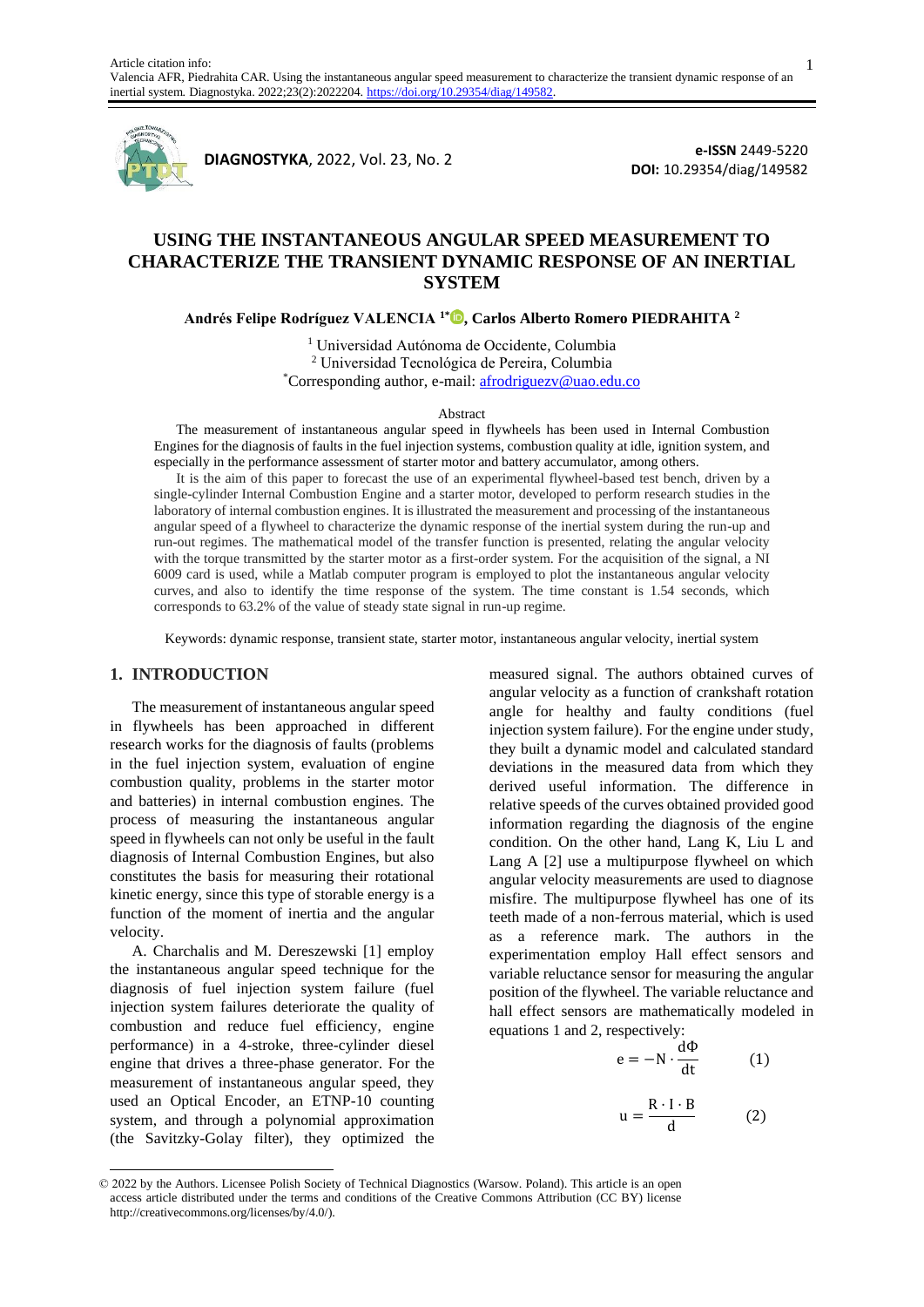In the variable reluctance sensor, an electromotive force e is generated which depends on the number of turns in the coil, N and the rate of change of the magnetic flux  $\frac{d\Phi}{dt}$ . The Hall effect element in the sensor generates a Hall voltage u which is proportional to the flux density of the magnetic field B which is perpendicular to the flow of the supply current I, R is the Hall constant and d is the thickness of the conductor. The non-ferrous flywheel tooth is invisible to magnetic sensor pickup and serves as a reference mark on the measured signal. The authors obtained signals for voltage versus time and angular velocity versus revolutions for sensors placed on the front and rear of the engine.

Blair G and Kee Robert [3] describe the use of an inertial dynamometer, which incorporates a flywheel, as an experimental test system for measuring power under acceleration conditions. An optical encoder is coupled to the flywheel of the dynamometer to provide the frequency signal, which is converted to an analog voltage by an integrated circuit; this voltage is proportional to the speed of the flywheel and is connected to an input of the data acquisition system. A second input channel is used to record the temperature. In evaluating the performance of the  $100 \text{ cm}^3$  Kart engine, they used two exhaust systems with different characteristics and curves of power versus angular speed and effective mean pressure versus angular speed were obtained in a range of  $6250 \text{ min}^{-1}$  up to  $16000 \text{ min}^{-1}$ . Acceleration characteristics are presented in starting systems for its importance in transport systems [9].

Henry R, Lequesne B and Chen S studied the dynamic response of an alternator-starter system driven from rest to a stable state; they obtained the evolution of the angular velocity curves as a function of the angle of rotation, the torque on the motor shaft, and the frictional torque. Finally, a mathematical model is obtained [10].

In correspondence with the previous article, the characteristic curve of the angular velocity of the crankshaft as a function of time is shown, with the starter motor actuating from a stationary value until the system reaches a steady-state value [11].

Procedures for instantaneous angular velocity measurement for monitoring and control purposes in rotating machinery are reviewed. Instantaneous angular velocity measurement has become important because it allows establishing the dynamic response of a machine [12]. A review of the main instantaneous angular speed measurement techniques and processing techniques used in various fields of study is also presented, as well as the errors associated with its measurement, where imperfections are the cause of geometric errors [15][16].

Wojnar and Lazarz present methods for estimating time-delay in the process of vibration

signals' synchronous averaging obtained in rotating machinery, especially damage presented in gear wheels. Synchronous averaging is applied to improve the signal-to-noise ratio and suppress unwanted signals that are not related to the period of rotation. Different vibration signals are presented depending on the angle of rotation, where a synchronously averaged signal allows its analysis in a simpler way in terms of detecting the failure in the gear wheel [13]. Also, the use of the measurement of torsional vibrations in toothed shafts for the detection of faults is complemented, the signals here are processed through the use of the wavelet transform [14].

In internal combustion engines, it is important to recognize the quality of combustion; as this will affect the performance of the engine. Teng C [4] uses the flywheel acceleration method to evaluate the quality of combustion. In experimentation he uses a V8 engine, deriving the angular acceleration curve as a function of the crankshaft angular position. The RMS value of the angular acceleration is determined and curves of  $RMS_{\alpha}$  against angular position are constructed for 300 cycles of the engine. From these curves the engine combustion stability is evaluated, correlating the values  $RMS_{\alpha}$  and IMEP (indicated mean effective pressure).

The measurement of instantaneous angular speed data in flywheels for the reconstruction of the internal pressure in the cylinders requires the use of physical equations that govern the behavior of the system (combustion and dynamics). Authors such as Peragón F, Jímenez Francisco and Aguilar E [5] use neural networks to simplify the complexity of the problem of reconstructing the internal pressure in the cylinders from values of angular velocity; circumventing the use of dynamic relationships for the moving parts, as well as the combustion process models.

To obtain the engine performance curves, it is required to measure the torque and the mechanical power in the crankshaft axis. An alternative method is to resort to the free acceleration technique, which is based on measurements of angular velocity on flywheels, to obtain the operating curves of the engine; this is dealt with by Merchan C [6].

Regarding the applications of regenerative braking systems, Hsu Tai-Ran [7] and his team developed an experimental test bench to measure the kinetic energy stored in the flywheel during braking. Angular velocity curves as a function of time were obtained and from the kinetic energy equation, the energy stored in a time interval was estimated.

This paper addresses the process of measuring the instantaneous angular speed to characterize the transient dynamic response of an inertial system. In the following parts of this work it will be described the specially developed flywheel inertial test bench with its instrumentation, its use, and the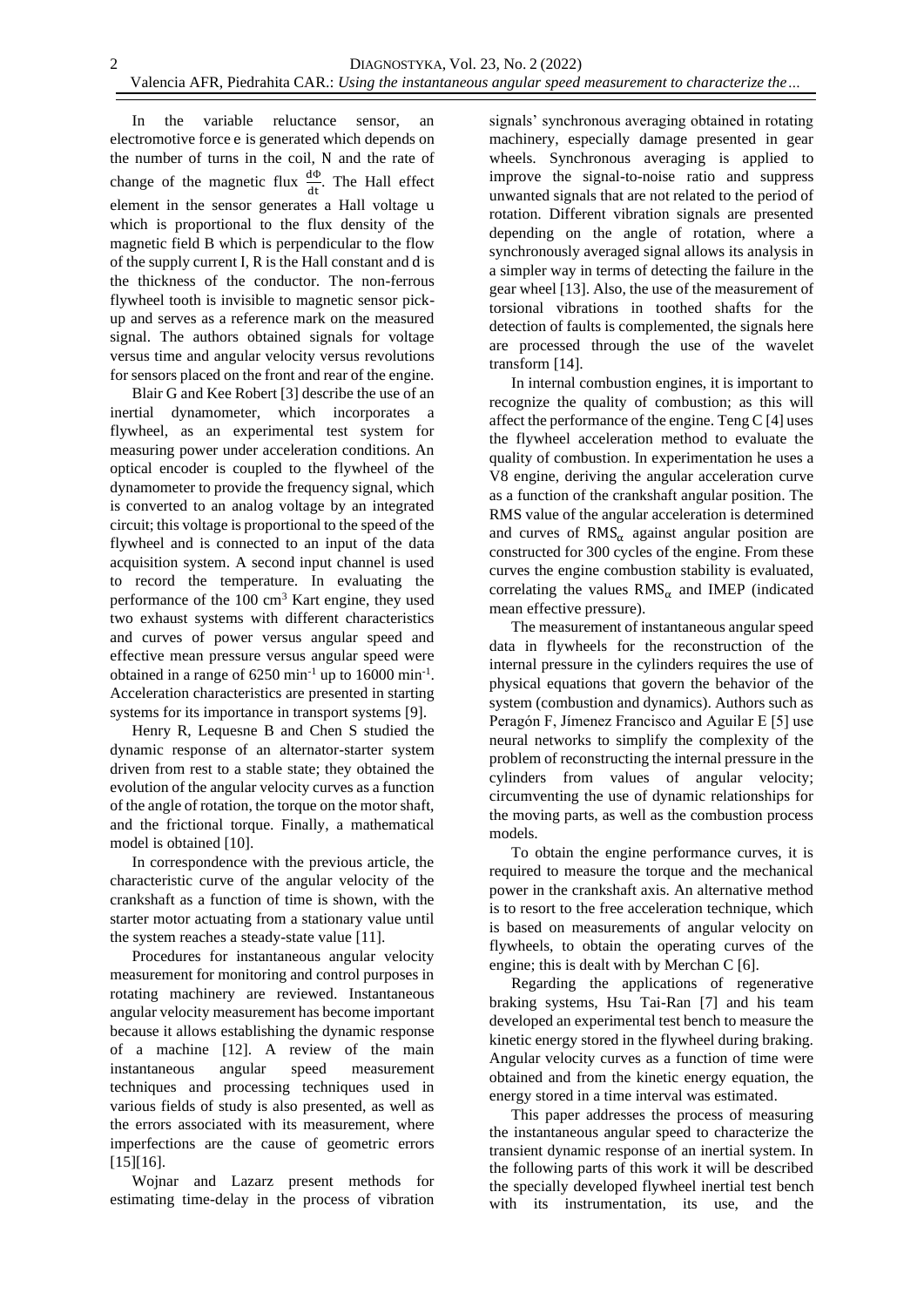methodology followed to perform the identification procedure to obtain the mathematical model of the inertial system.

## **2. CHARACTERISTICS OF THE EXPERIMENTAL TEST BENCH**

Following, the elements that constitute the test bench, dimensioned and selected according to the design process are presented:

- − internal combustion engine: A single cylinder 7,35 kW internal combustion engine was available in the internal combustion engine laboratory.
- battery: The battery or accumulator is intended to power the starter motor; in this case, 12 volts are required, 75 A-h battery is used.
- starter motor: A conventional starter motor was available, the main component to be observed in the investigation. The technical characteristics of the starter motor are presented in table 1.

Table 1. Technical characteristics of the starter motor

| Application       | Gasoline Engines up to 1,6 liter displacement.                          |  |  |
|-------------------|-------------------------------------------------------------------------|--|--|
| Tension           | 12 Volts                                                                |  |  |
| Power             | 1 KW                                                                    |  |  |
| Locking<br>Torque | 10,5Nm (1,07Kgm)                                                        |  |  |
| Rotation          | Clockwise or counteclockwise acording to<br>requiretments of operation  |  |  |
| Temperature       | $-20^{\circ}$ C a 110 $^{\circ}$ C (-4 $^{\circ}$ F a 230 $^{\circ}$ F) |  |  |
| Weight            | 3 kg                                                                    |  |  |
| Useful Life       | More than 60,000 maintenance-free starts.<br>(10 years minimum of use)  |  |  |
| Mounting          | Designed exactly for every application                                  |  |  |

The electric starter motor used in the experimental test bench is triggered by a pushbutton, generating a torque when meshing with the flywheel. A double channel pulley at the end of the shaft is foreseen for the test cases when the internal combustion is to be used. During the starting process, the starter motor must overcome the resistances of flywheel inertia and aerodynamic drag, mechanical losses and cylinder compression (in case of coupling the ICE through the belt drive). Figure 1 presents the starter motor used in the test bench, with its representation in Solidworks.



Fig. 1. Starter motor of the test bench with its representation in solidworks

**Structure of the test bench:** This structure is responsible for supporting the weight of each of the components that are powered by the internal

combustion engine and the starter motor, and also supports the vibrations generated at the time of startups. The structure conceived in the design consists of a central base in the shape of a rectangular parallelepiped. At its ends, two structures were welded to support the weight of the combustion engine and the battery that is connected to the electric starter. These two structures are supported at the ends of the central base as shown in the diagram in figure 2.



Fig. 2. 3D solid modeling of the metal structure made in Solidworks®

**Rotor formed by flywheels:** The starter motor drives the two flywheels aligned in their axis. Due to their own inertia they continue to rotate, even after turning off the starter motor; both simulate the inertia that the starter motor must run up, as shown in figure 3 of the assembly of the elements. On the outside diameter of the flywheels there is a toothed ring, which meshes with the starter motor pinion. The teeth of the sprocket are specially heat treated to guarantees a long service life.



Fig. 3. Shaft assembly with flywheels made in Solidworks

**Connecting box:** It is in charge of powering the starter motor, it contains a starter button, a red-light bulb to indicate the starter operation, and an on/off switch, as shown in figure 4.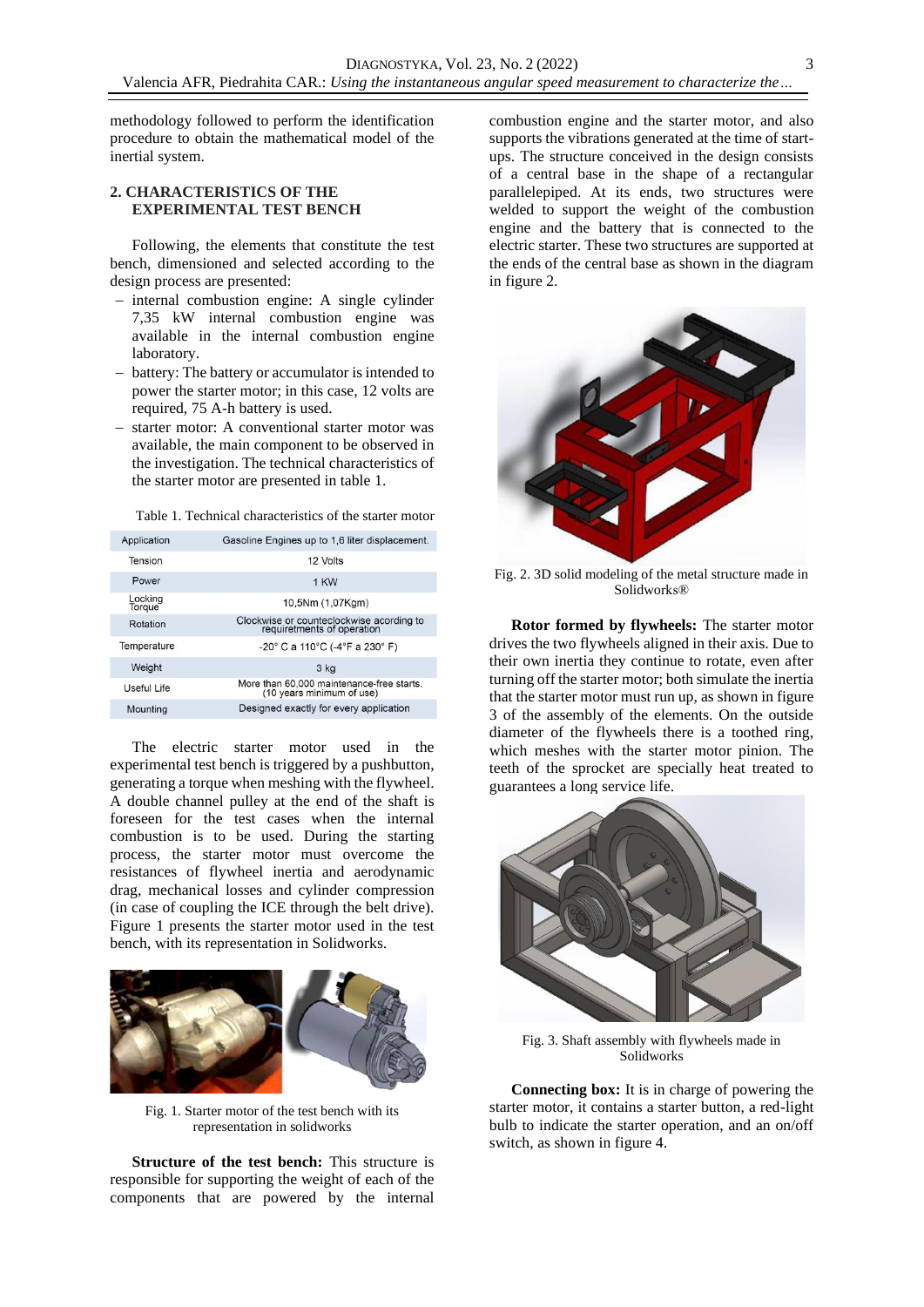

4

Fig. 4. Box to drive the starter motor

## **3. SENSOR SELECTION FOR ANGULAR POSITION MEASUREMENT**

Among the most common sensors for angular velocity measurement are encoders, proximity sensors and photoelectric sensors. Tree encoders are the best solution for the device being sensed. They offer high resolution (typically 1 to 5000 pulse per revolution) and clearly defined symmetrical pulses. However, it is sometimes not feasible to mount an encoder on the shaft being monitored. Variable reluctance and Hall effect sensors are among the most popular proximity sensors used for detecting teeth in the automotive industry. These sensors are defined below along with their mathematical models that characterize them:

**Variable Reluctance Sensor:** A variable reluctance (VR) sensor typically consists of a coil and a permanent magnet core. The coil generates an electromotive force (emf), when the amount of magnetic flux that passes through the coil changes; The electromotive force, *e*, is based primarily on the rate of change of the magnetic flux, and the number of turns in the coil, *N*. This electromotive force is induced, as each ferromagnetic tooth passes the pickup; the reluctance of the magnetic circuit changes with time. Thus, the induced voltage will depend on the number of teeth and the angular velocity in its amplitude and frequency of the signal [8], this can be represented mathematically in equation 3, as:

$$
E = C_B \cdot N_t \cdot \omega \cdot \sin N_t \omega t \tag{3}
$$

Where, E: Output voltage,  $C_B$ : Proportional constant,  $N_t$ : Number of teeth and  $\omega$ : angular velocity of the wheel. The way of experimental measurement of the angular velocity on a gear wheel can be seen in figure 5.

**Hall effect sensor:** A Hall effect sensor works differently than a VR sensor. The Hall effect element in the sensor generates a Hall voltage that is proportional to the flux density of the magnetic field B perpendicular to the flow of the supply current I, as described by the equation 4:

$$
u = \frac{R \cdot I \cdot B}{d} \tag{4}
$$



Fig. 5. Angular velocity measurement using a gear wheel and a magnetic pickup [8]

Where R is the Hall constant and d is the thickness of the conductor. With electronic circuitry internal to the sensor, a Hall effect sensor used for tooth detection typically generates high or low voltage levels based on the strength of the magnetic field. When a non-ferrous tooth gets close, it doesn't change the intensity of the magnetic field enough and the output stays the same.

As for photoelectric sensors, these are widely used for vehicle applications, since they replace mechanical devices with a beam of light that can be used at distances of less than 20 mm to several centimeters, according to the optical lenses used. They work with a light source that goes from the incandescent type, to the light-emitting diodes (LEDs), and they operate by detecting a change in the light received by the photo-detector.

The inductive sensor that was available in the laboratory of internal combustion machines presented good results in terms of the characterization that was carried out, in addition it has the advantage that it provides a digital signal. A CKP angular position sensor was also tested. This presented problems in terms of proximity and response on the multimeter. The encoders are a good option, but due to the construction conditions of the bench and taking advantage of the toothed ring of the flywheels, it was decided to use the inductive sensor. The experimental flywheel-based test bench instrumented together with the inductive sensor, a NI 6009 data acquisition card, the PC bus and a laptop, it can be seen in Figure 6.

## **4. DYNAMIC MODEL AND SYSTEM TRANSFER FUNCTION**

The experimental test bench contains within its moving parts the belt drive system together with the flywheels and the power transmission shaft. The rotational system modeled by Newton's second law can be presented in the form in equation 5:

 $I_v \alpha + k_{rt} \theta = \tau_m(t) - \tau_{fr}(t)$  (5) Where  $I_v$  is the total moment of inertia of the system,  $\alpha = \frac{d\omega}{dt}$  $\frac{du}{dt}$  corresponds to the angular acceleration experienced by the inertial system,  $k_{rt}$  is the torsional stiffness constant,  $\tau_m(t)$  torque transmitted by the drive motor and  $\tau_{fr}(t)$  frictional torque (viscous friction, mechanical losses). Newton's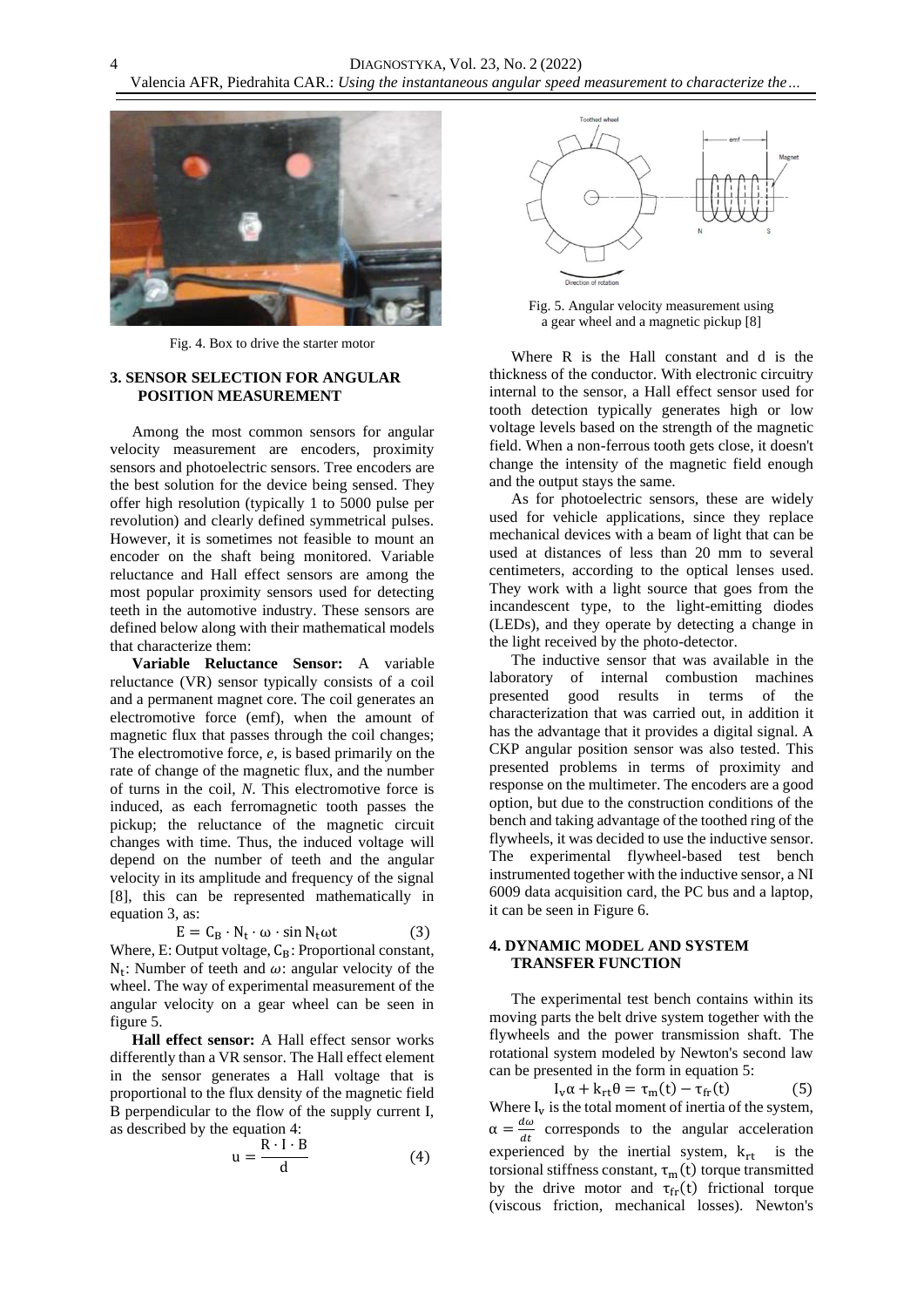second law equation can be written in terms of angular position  $\theta$  as shown in Equation 6.

$$
I_{v} \frac{d^{2} \theta}{d^{2} t} + k_{rt} \theta = \tau_{m}(t) - \beta \frac{d \theta}{dt}
$$
 (6)



Fig. 6. Instrumented experimental test bench. The instantaneous angular speed measurement in the experimental test bench will be composed of the blocks shown in figure 7.



Fig. 7. Block diagram of the angular velocity measurement system.

 $I_v$  states for the moment of inertia of the whole system,  $k_{rt}$  is the torsional stiffness constant,  $\theta$  is the angular position,  $\beta$  is the loss constant,  $\tau_m(t)$  the transmitted torque. This model in its form, constitutes a second order model. Representing the previous differential equation in the frequency domain, applying the Laplace transformation with null initial conditions, it is obtained the equation 7:

$$
G(s) = \frac{\Theta(s)}{T_m(s)} = \frac{1}{Is^2 + \beta s + k_{rt}}\tag{7}
$$

The resulting transfer function relates the angular position to the transmitted torque. Now if it is written the differential equation for the system in terms of angular velocity, not including the torsional stiffness constant, to simplify the model a bit, the expressions shown in equations 8 and 9 respectively are obtained:

$$
I_v \frac{d\omega}{dt} = \tau_m(t) - \tau_{fr}(t)
$$
 (8)

$$
I_{v} \frac{d\omega}{dt} = \tau_{m}(t) - \beta \omega(t) \tag{9}
$$

Where  $I_v$  is the total moment of inertia of the system,  $\omega(t)$  is the angular velocity in time,  $\tau_m(t)$ torque transmitted by the drive motor and  $\tau_{\text{fr}}$  frictional torque (viscous friction, mechanical losses) in the supports of the shaft (bearings) which can be approximated as  $\beta\omega(t)$ . Applying the Laplace

transform on both sides of the equation can be written as follows:

$$
I_{v} s \Omega(s) = T_{m}(s) - \beta \Omega(s) \qquad (10)
$$

The transfer function of the system that relates the angular velocity to the transmitted torque can be written as follows:

$$
G(s) = \frac{\Omega(s)}{T_m(s)} = \frac{1}{I_v s + \beta} \quad (11)
$$

As can be observed in equation 11, this corresponds to the model of a first order system, whose time constant in this case is the quotient between the moment of inertia and the global loss constant. In the case of the variables to be measured on the test bench, the model proposed in equation 11 is of more interest, since the main variable to be recorded is the instantaneous angular speed at the flywheel.

## **5. METHODOLOGY OF EXPERIMENTAL TESTS**

The methodology for these tests consists of operating the experimental test bench by means of the internal combustion engine at different speed regimes. The measured angular position signal is taken to a computer by means of the data acquisition system (DAQ) and by means of the Matlab program, the signal acquisition and processing routines are available.

The tests carried out include the following steps:

- the ICE is decompressed and the switch is turned ON to allow current to flow between the battery and the starter solenoid.
- the push button on the test stand ignition box is pressed to operate the starter motor.
- once the ICE has been started, the desired angular speed is adjusted by means of the accelerator (the ICE during the tests was set at 4 different angular speeds).
- the SKF model TMR 1 digital tachometer is positioned on the pulley attached to the flywheel assembly to record angular velocity. The corresponding data are taken for this speed regime.
- knowing the angular velocity at which the set of flywheels is rotating, press Run in the Matlab program to start the data acquisition.
- the previous steps are repeated to take the angular velocity data in the other operating regimes.

In the case of the drive with the starter motor, data acquisition was performed during the start time to explore the evolution of the angular velocity in this time period. It was used 10 seconds for the sampling time. For this, the following steps were carried out:

the ICE is decompressed and the switch is turned ON to allow current to flow between the battery and the starter solenoid. The drive is carried out with the starter motor belonging to the ICE, which involves the transmission by gears between the starter motor and the flywheel of the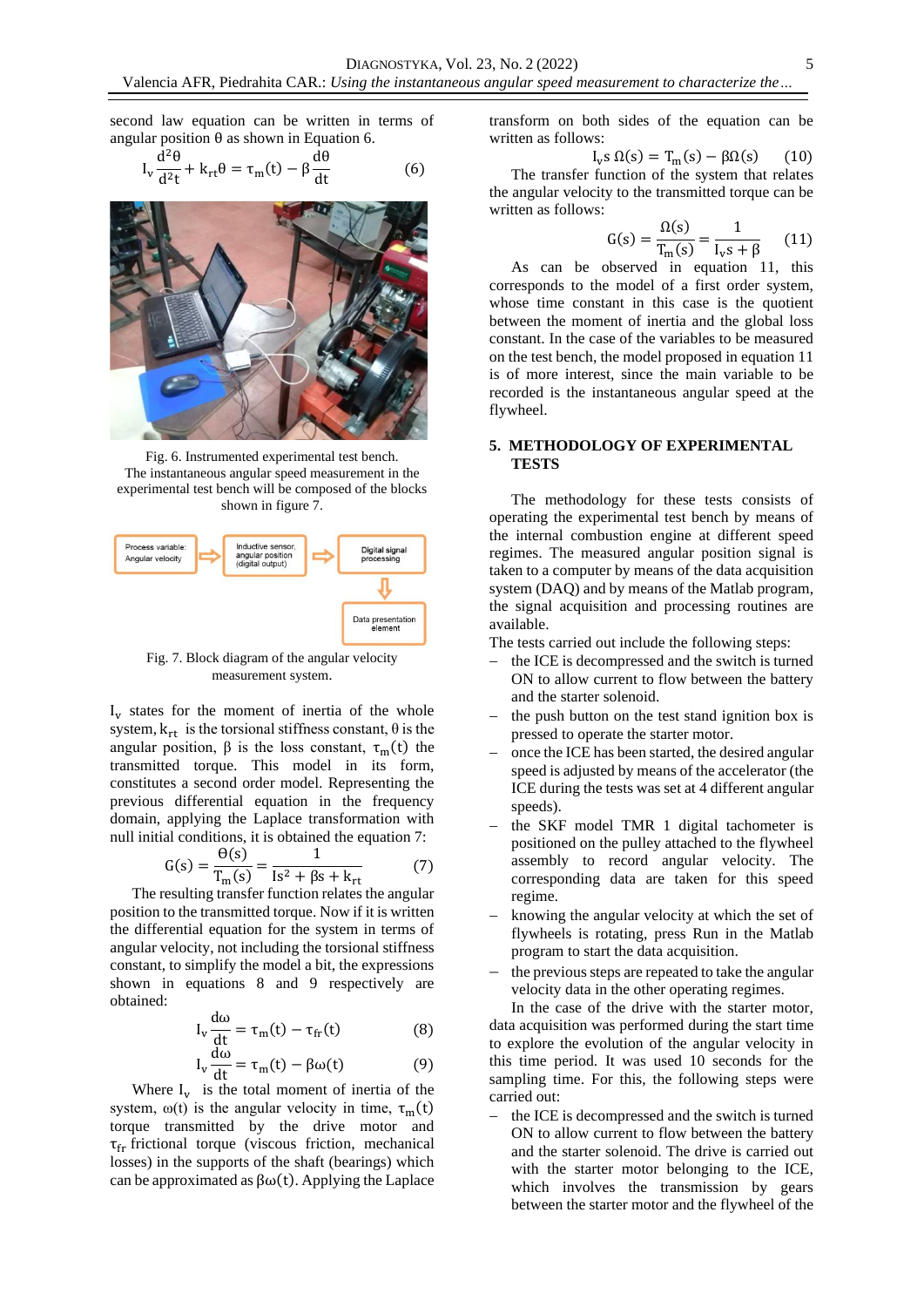ICE and then the belt transmission towards the set of flywheels.

- the push button on the test stand ignition box is pressed to operate the starter motor.
- − at the moment of start-up, press Run in the Matlab program to begin with the data acquisition.

#### **6. RESULTS AND DISCUSSION**

A Fluke brand oscilloscope was used, the variation of the signal over time was observed, it can be seen in figure 8.



Fig. 8. Electrical voltage signal delivered by the inductive sensor in the oscilloscope

The value of angular velocity in time according to the signal of figure 8 can be determined by means of the following equation, where the frequency of the signal  $f<sub>s</sub>$  and the number of teeth of the flywheel  $N<sub>t</sub>$ are related.

$$
n\left[\min^{-1}\right] = \frac{f_s \cdot 60}{N_t} \tag{12}
$$

Replacing the frequency value obtained from the signal, and bearing in mind that the number of teeth of the flywheel of the experimental test bench is equal to 149 teeth, the following value of angular velocity is obtained:

n [min<sup>-1</sup>] = 
$$
\frac{f_s \cdot 60}{N_t} = \frac{2368 \text{ Hz} \cdot 60}{149}
$$
  
= 953.56 min<sup>-1</sup>

A Matlab code is written to obtain the values of angular velocity in time from the sampled signal. The figure 9 presents a block diagram of the algorithm used to determine the instantaneous angular velocity curves.

A code was also developed to apply a digital filter to the angular velocity versus time sampled signal in order to reduce noise presented in the signal. Thanks to the developed code, the curves were plotted for the data stored along different angular velocities. The red signal corresponds to an unfiltered signal and the blue signal is associated with the filtered signal. A part of the lines of code implemented in the programming can be seen in figure 10.



Fig. 9. Flowchart for the algorithm used with the angular position signal

```
a = 1:b = 0;data1 = zeros(size(data));
velocidad = data1;t0=0; i=1;
for k=1: length (data)
    if (data(k) >= a & k k = 0)b=1:
        data1(k) = 1;t1 = time(k);if(t0 == 0)time1(i) = time(k);else
            dt = t1-t0;time1(i)=time(k);
            velocidad(i) = 1/dt*60/149;endi = i+1;to 0 = t1;end
    if (data(k) < = a)b = 0;endend
```
Fig. 10. Lines of code for determining the instantaneous angular speed.

Figure 11 shows the angular velocity of the large flywheel of the test bench when driven by the internal combustion engine for a constant speed.



constant speed of 942 min-1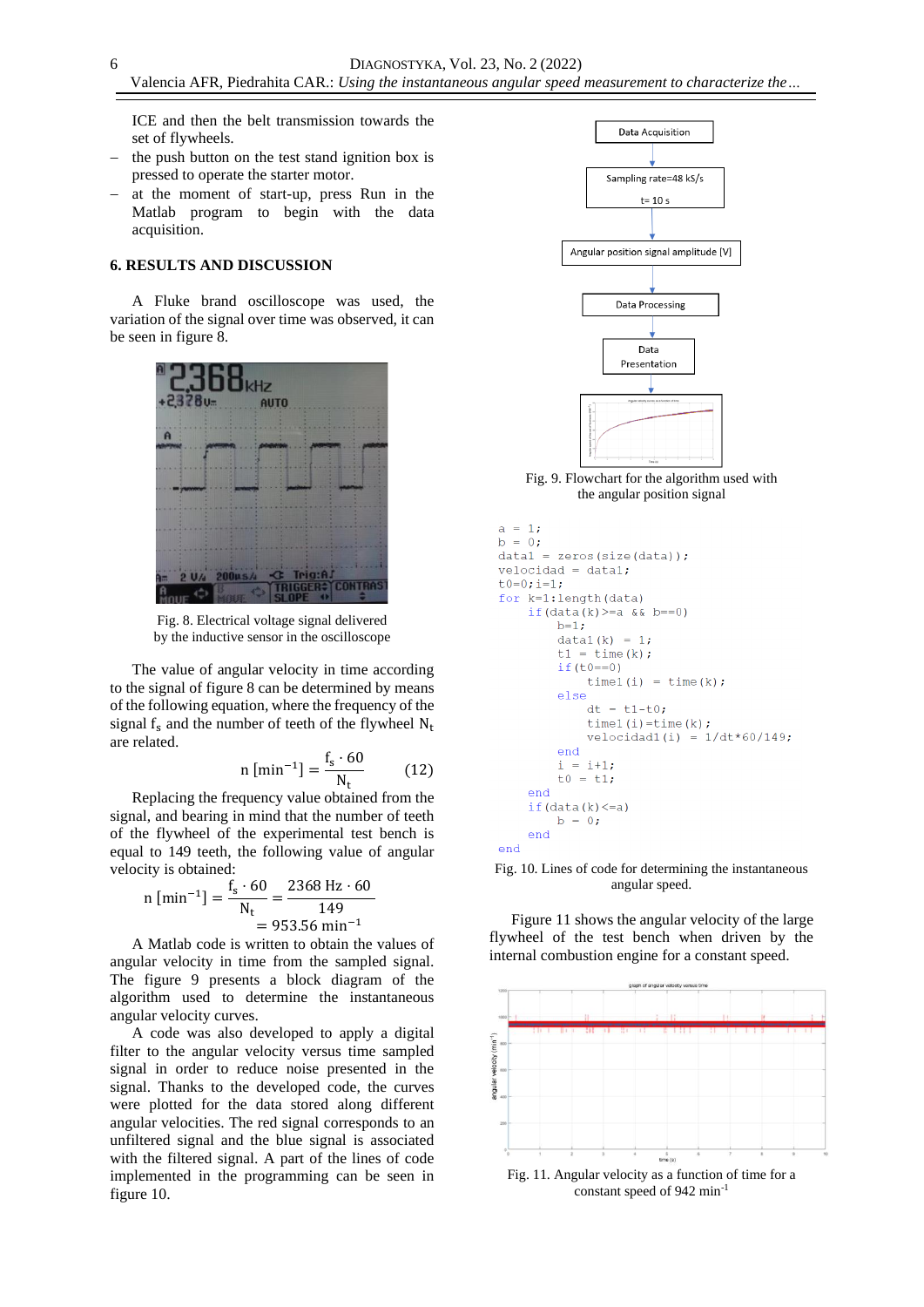According to the steps described to perform the angular velocity tests at different operating regimes, an SKF brand digital tachometer model TMRT-1 was used which is shown in figure 12.



Fig. 12. SKF brand Digital Tachometer

The angular velocity values obtained from the digital tachometer and the sampled signal are presented in table 2, where the relative error calculated for these values are determined.

Table 2. Angular velocity values obtained from the sample signal and the skf digital tachometer

| Average angular<br>velocity measured<br>with digital tachometer<br>$[min^{-1}]$ | Average angular<br>velocity obtained from<br>the sampled signal<br>$[min^{-1}]$ | <b>Relative</b><br>error | Percentage<br>error<br>(%) |
|---------------------------------------------------------------------------------|---------------------------------------------------------------------------------|--------------------------|----------------------------|
| 915,6                                                                           | 942,2                                                                           | 0,0291                   | 2,91                       |
| 1288                                                                            | 1288,5                                                                          | 0,0004                   | 0,04                       |
| 1401                                                                            | 1411.9                                                                          | 0,0078                   | 0.78                       |
| 1763,7                                                                          | 1807,2                                                                          | 0,0247                   | 2,47                       |

In accordance with the data obtained from table 2, comparing the angular velocity measured with the digital tachometer and the angular velocity obtained from the sampled signal, the percentage error values are not greater than 3% for speed regimes that were adjusted by means of the throttle on the internal combustion engine. The errors in the measurement of the angular velocity depend on the number of pulses obtained in one revolution (corresponding to the number of teeth on the flywheel) and the value of the period of the sampled signal  $t_{s2}$ , that is, between the consecutive peaks of the square signal of the figure 8. This value of time between consecutive peaks of the signal is what induces the systematic measurement error  $\varepsilon_t = \pm t_{s2}$ , so its reduction is achieved by increasing the number of pulses per revolution, that is, having a gear with a greater number of teeth and this in turn will allow a greater angular resolution to be achieved. The methods for estimating time- delay in the process of vibration signals' synchronous averaging are very useful in rotating elements such as gear wheels for estimating their instantaneous angular velocity and reducing noise in the measured signal that is not associated with the period of rotation [13], these methods are undoubtedly related to the measurement of the instantaneous angular speed signal carried out in these experiments and the synchronous averaging process has an impact on the relative errors found in Table 2. Also, the angular resolution ∆θ at the flywheel ring, can be determined by means of the following equation:

$$
\Delta\theta = \frac{360^{\circ}}{N_{t}} = \frac{360^{\circ}}{149} = 2.4^{\circ} \approx 0.042 \text{ rad}
$$

Figure 13 presents the curve of angular velocity as a function of time during startup. It can be observed in the behavior of the speed curve, that from the moment the starter began to overcome the inertia of the flywheel, it progressively increased its speed until reaching a point at which it transmitted a speed of approximately  $350 \text{ min}^{-1}$  to the flywheel axis.



In this way, the evolution of revolutions over time can be adjusted to the transient response curve of a first-order system. For this, a code was written in Matlab, which allows generating a curve approximate to the real behavior.

The model of the instantaneous angular velocity curve can be written in the form:

$$
\omega(t) = 350 \cdot \left(1 - e^{-\frac{t}{\tau}}\right) \tag{13}
$$

Figure 14 shows the real curve constructed from the data acquired in blue for the filtered signal, red for the unfiltered signal, and in green the fit curve at these values.

In the case of the previous model obtained, the constant 350 corresponds to the steady state value of the revolutions in time,  $\tau$  is the time constant, which, in correspondence with the mathematical model of the system, is determined as the quotient between the total inertia moment  $I_v$  and the loss constant β, which encompasses mechanical losses, viscous friction in the bearings and aerodynamic friction with the surrounding air. If the analogy is made with an electrical circuit, the capacitance of the capacitor is associated with the inertial value of the flywheel, while the resistance R is related to the loss constant. The value of the inertia of the set of flywheels was obtained from the Solidworks computer program. Figure 15 shows the solid modeling of the set of flywheels, from which the inertial value was estimated (Lzz =  $2.55 \text{ kg.m}^2$  computer program), I<sub>v</sub> = 2.55 kg · m<sup>2</sup>. The value of β after performing some iterations, a suitable value of 1.65  $\frac{kg.m^2}{s}$  was found.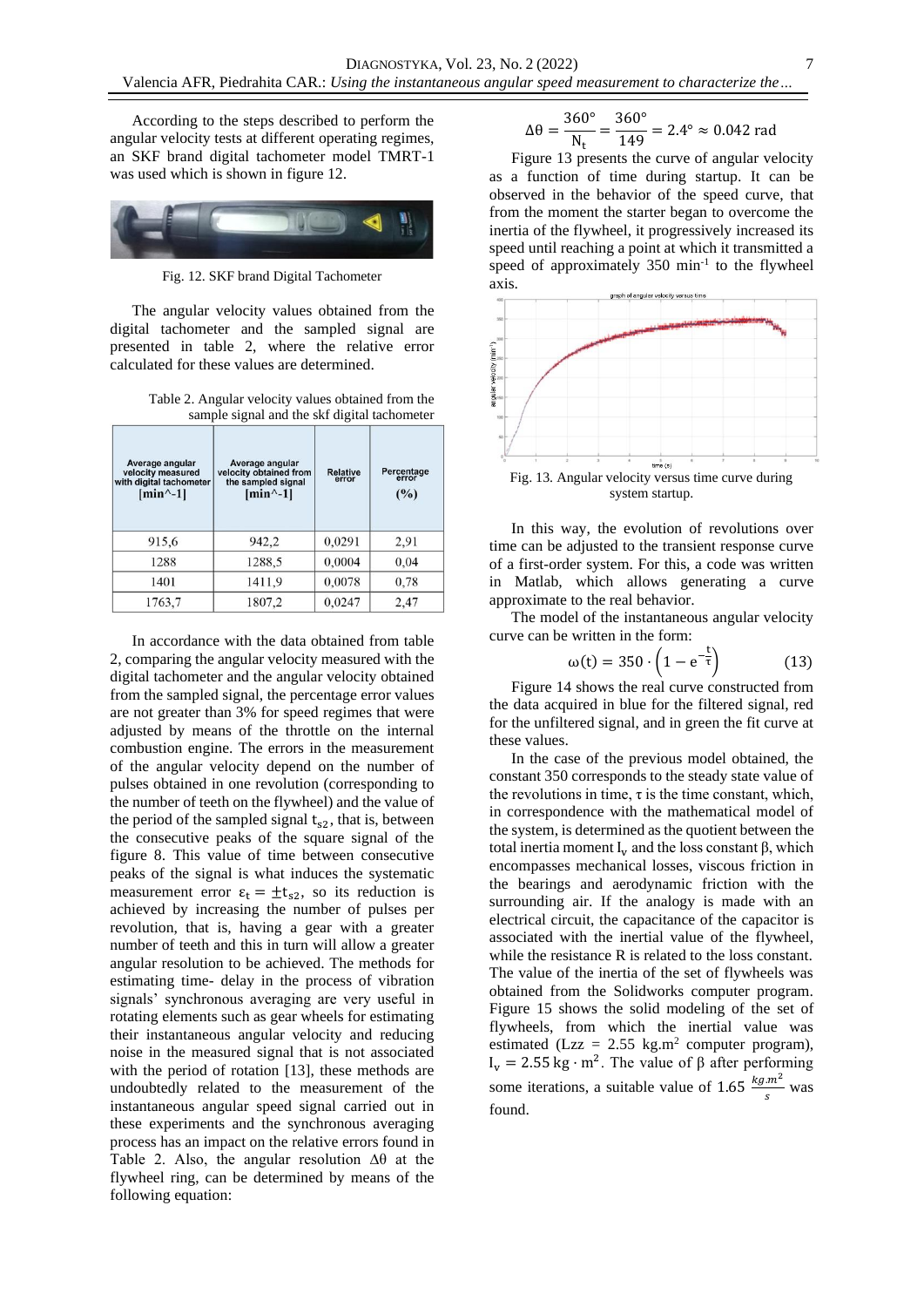

Fig. 14. Adjustment of the angular velocity curve in time.



Fig. 15. Determination of the inertial value using the solidworks computational tool

The time constant for the curve of the transient response of the system is equal to 1.54 seconds. The angular velocity value for which 63.2% of the steady-state signal is reached is 221 min<sup>-1</sup>. The mathematical model of the system can be rewritten as follows:

$$
G(s) = \frac{\frac{1}{\tau}}{s + \frac{1}{\tau}} = \frac{\frac{1}{1.54}}{s + \frac{1}{1.54}} \tag{14}
$$

The curves obtained for angular velocity as a function of time as can be seen in figure 16, show the evolution of the angular velocity during system startup. As previously expressed, this curve can be adjusted to the transient response of a first-order system whose time constant  $\tau$  is related to the moment of inertia of the set of flywheels and the loss coefficient, also the behavior of this curve instantaneous angular velocity allows associating the energy stored during startup. The steady state value of the signal is reached around 350 min-1 . These curves of evolution of angular velocity during starting take into account the inertial resistance of the set of flywheels, the transmission of movement of the belt towards the coupled internal combustion engine and aerodynamic friction.



Fig. 16. Angular velocity signals over time during startup

In correspondence with the previous curves, and observing the behavior of the instantaneous angular speed during the energy delivery of the set of flywheels, figure 17 shows the combined curve for the moment in which the system accumulates and releases the rotational kinetic energy. In the curve it can be seen how the angular velocity evolves in time until it reaches a maximum value of  $380 \text{ min}^{-1}$  in 10 seconds, from that moment on, the angular velocity begins to decrease in time, as product of aerodynamic friction, bearing friction and internal combustion engine load through belt drive, to standstill in approximately 25 seconds.



accumulation and delivery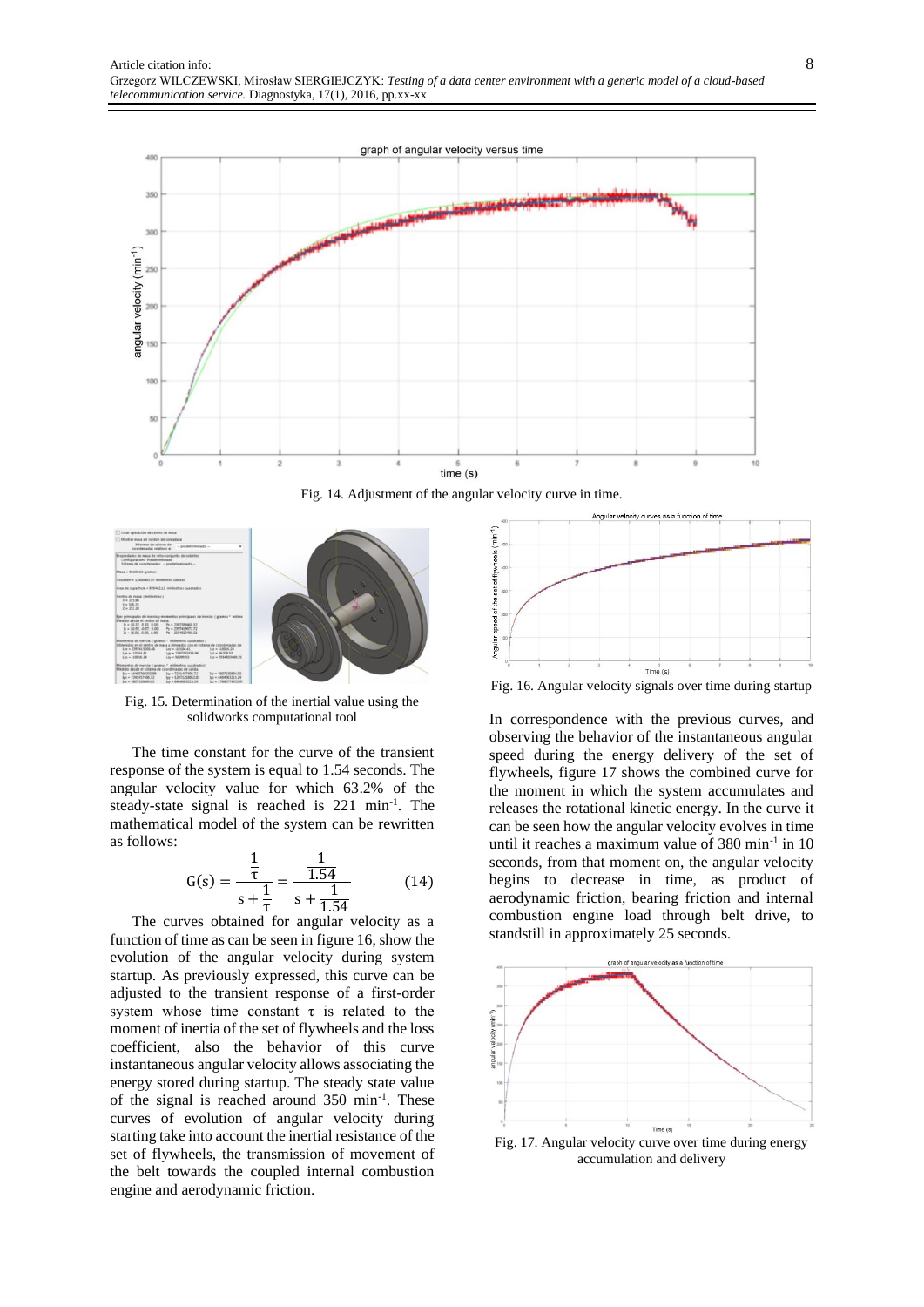As has been shown in the above drawings and pictures, the flywheel inertial test bench has been envisioned to drive machines as internal combustion engines, diverse type of motors, as well as different types of industrial rotary devices and machines and observe its dynamic response. Particularly, it has been designed also to facilitate the study of small internal combustion engines under driving and motored modes of operation, with compression and without compression. Figures 18 reveals the performance of the run-up of the engine driven by the external starter and also by its own starter motor.



Fig. 18. Flywheel speed during run-up and run-out, and starter power consumed during the motor engine cranking

The engine and flywheel can be driven by the starter of the bench through the pulley-belt transmission, and also by the starter-motor of the combustion engine. In figure 18 there are represented the flywheel speed and power consumed by the engine starter while running up the flywheelengine entire system, for the motored non-fired engine with fuel injector placed (there is compression inside the engine cylinder) and with fuel injector removed (there is no compression inside the engine cylinder).

During cranking, the instantaneous flywheel acceleration corresponding to each engine speed directly gives a measure of the torque and power characteristics. Setting-up properly an experiment, after characterizing the engine inertia, it is possible to diagnose the cranking performance under different conditions. Determining the mechanical losses in the system, and the aerodynamical drag, it will be possible to study the performance as well as the mechanical losses of the combustion engine. The mechanical losses along the subsystems of the test bench can be characterized by the free deceleration method.

## **7. CONCLUSIONS**

It has been put into practice a method to measure the evolution of the angular velocity of a flywheel inertial system during its start-up, to associate it with the transient response of a first order system. The obtained transfer function for the set of flywheels of the experimental test bench relates the time change of angular velocity with the torque transmitted in the shaft that supports the set of flywheels. The time constant relates the inertial value of the set of flywheels  $I = 2.55$  kg.  $m^2$  and a global loss constant with their values  $\beta = 1.65 \frac{kg.m^2}{s}$  (value associated with the friction losses in bearings, aerodynamic friction and friction in belt transmission) and  $β =$  $0.9 \frac{\text{kg.m}^2}{2}$  $\frac{\text{m}}{\text{s}}$  (value associated with friction in bearings and aerodynamic friction). The theoretical curve obtained compared well with the real curve of the angular velocity in time, during the actuation of the starter motor, presenting after the first 3 seconds relative errors below 0.2.

The quotient between the transmitted torque and the angular velocity can be established as a first order system. Effectively, the transient response corresponds with a first order system in the run up regime where the time constant is equal to 1.54s. and the speed for the steady state is 350 min-1 .

The angular resolution given by the number of teeth of the flywheel crown was determined, whose value is equal to 2.4°, the angular resolution can be improved if the number of teeth used in the flywheel is increased, allowing it to increase the frequency in the signal and the temporal passage between consecutive peaks of the signal is reduced, achieving a greater quantity of velocity data with which to obtain the instantaneous angular velocity curve.

The internal combustion engine used to drive the flywheel assembly used a belt drive to the flywheel assembly. It is of interest to be able to establish the mechanical losses in the belt transmission due to the slip produced. Transmission error between pulleys, pulley/belt slip are deduced from pulley rotation angle measurements and it is necessary to be able to use optical encoders in the two pulleys of the test bench. The use of tensioner limits belt slip on pulleys, and can have a positive effect on error reduction. It should be clarified that these measurements are outside the scope of the experimental tests carried out on the test bench and it is not possible to view the influence of the slippage of the pulleys on the phase shift of the signals and on the error transmission.

**Author contributions:** *research concept and design, A.F.R.V.; Collection and/or assembly of data, A.F.R.V; Data analysis and interpretation, A.F.R.V.; Writing the article, A.F.R.V., C.A.R.P.; Critical revision of the article, C.A.R.P.; Final approval of the article, C.A.R.P.*

**Declaration of competing interest:** *The authors declare that they have no known competing financial interests or personal relationships that could have appeared to influence the work reported in this paper.*

#### **REFERENCES**

- 1. Charchalis A, Dereszewski M. Processing of instantaneous angular speed signal for detection of a diesel engine failure. Hindawi Publishing Corporation. Mathematical problems in Engineering. 2013:659243. [http://dx.doi.org/10.1155/2013/659243.](http://dx.doi.org/10.1155/2013/659243)
- 2. Lang KL, Liu L. Lang A. Multi-Purpose Flywheel (MPF) and Misfire Detection. SAE Tehcnical Paper Series. 2005. 2005-01-1141. [https://doi.org/10.4271/2005-01-1141.](https://doi.org/10.4271/2005-01-1141)